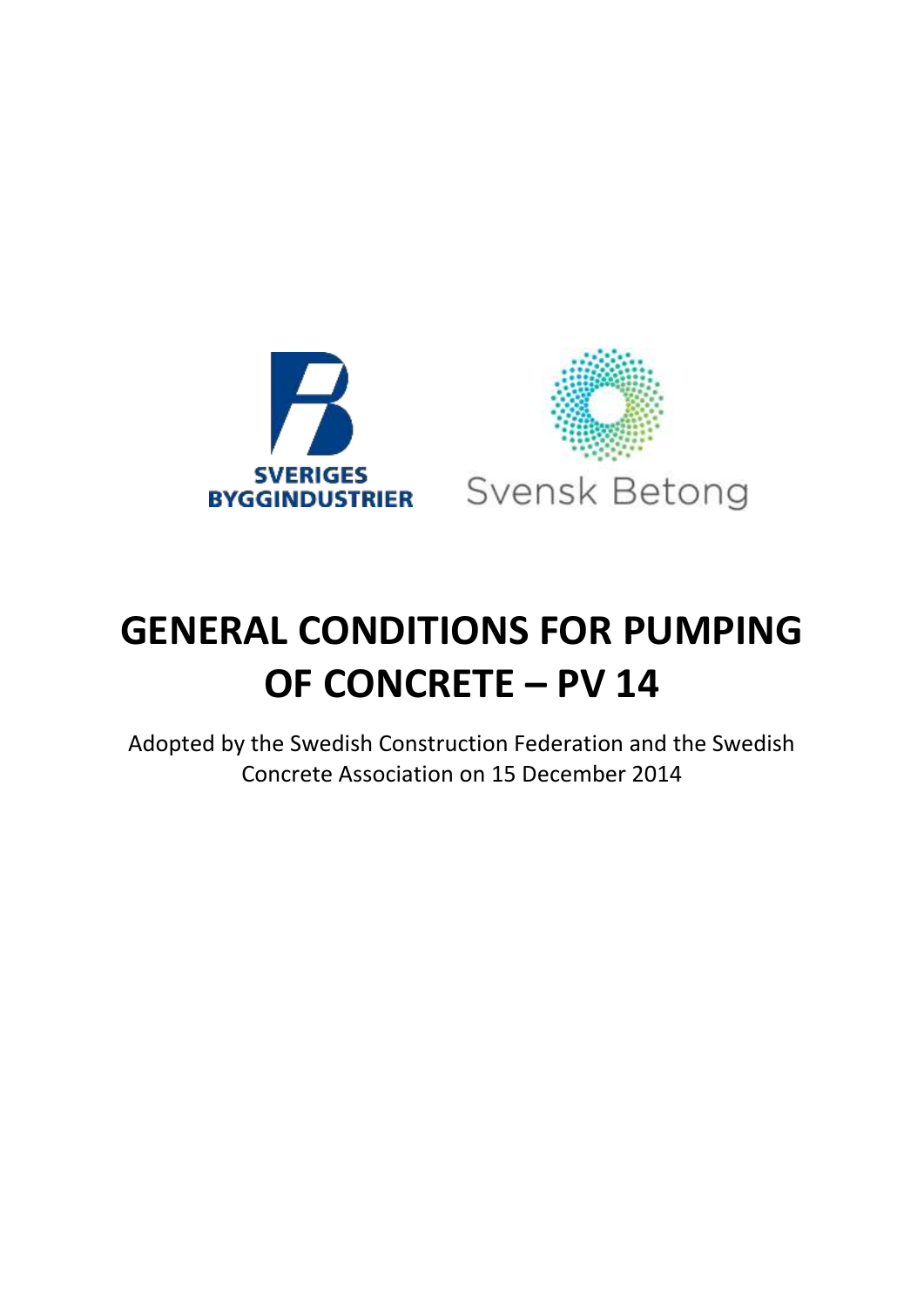# **GENERAL CONDITIONS FOR PUMPING OF CONCRETE – PV 14**

Adopted by the Swedish Construction Federation (*Sveriges Byggindustrier*) and the Swedish Concrete Association (*Svensk Betong*) on 15 December 2014

# **Definitions**

*The following definitions apply for the purposes of PV 14.*

**CONCRETE PUMPING**: Pumping of ready mixed concrete including transport, mounting, set-up, cleaning and demounting of the concrete pump.

**BUYER**: The party buying the Concrete Pumping with or without simultaneous purchase of ready mixed concrete from the Seller.

**PUMPED VOLUME**: The volume of ready mixed concrete delivered into the receiving hopper of the concrete pump.

**PUMPING**: When, after set-up of the concrete pump, the ready mixed concrete is pumped to the casting object by pipes or hoses.

**SAFETY REGULATIONS FOR CONCRETE PUMPING**: Environmental and safety manual for concrete pumps (published by the Swedish Concrete Association) in its latest version. If the environmental and safety manual is replaced by any other document of similar content, the latter document shall apply as Safety Regulations.

**SELLER**: The party selling the Concrete Pumping with or without simultaneous sale of ready mixed concrete to the Buyer.

**When the Seller's obligation includes simultaneous delivery of Concrete Pumping and delivery of ready mixed concrete, ABM 07 – Ready Mixed Concrete apply with the alterations and additions set out below.** 

## **1. Introductory provisions**

A call-off order should be placed for the Concrete Pumping no later than five business days before the Pumping is to commence.

Before the Concrete Pumping is executed an initial meeting – concrete pumping shall be held between the Buyer and the Seller. Matters discussed and addressed at the initial meeting – concrete pumping shall include Safety Regulations for Concrete Pumping, health and safety regulations applying at the site, rate of concreting, length of concreting pipes/hoses, underwater concreting, weather conditions, spare equipment and sensitive environment. The parties' obligations and the need for spare equipment or for a lubrication kit etc. shall also be discussed at the initial meeting – concrete pumping.

## **2. Scope and the parties' obligations**

Each party is liable for the accuracy of the information given to the other party in connection with the order and the execution of the Concrete Pumping.

The Seller determines whether the use of a lubrication kit is necessary to execute the Concrete Pumping. The cost for a lubrication kit is charged separately. The same applies if other personnel from the Seller are needed in addition to the pump operator responsible for the transport and use of the concrete pump. Also, equipment needed due to inclement weather conditions is charged for separately.

The Buyer is responsible for the existence of supervision at the site at all times when Concrete Pumping is in progress.

The Buyer is responsible for disposing of surplus ready mixed concrete in the trough and pipes of the concrete pump. Surplus ready mixed concrete shall be disposed of at a location designated by the Buyer.

The Buyer shall execute mounting, demounting, cleaning and transport of the concreting pipes and other extra equipment, all in accordance with the Seller's instructions.

A party that does not fulfil its obligations under this section shall reimburse the other party for costs incurred due to the non-fulfilment.

# **3. Liability for defects and delay**

The Concrete Pumping is considered to be part of the Seller's delivery of ready mixed concrete and any defects attributable to the Concrete Pumping are governed by ABM 07 – Ready Mixed Concrete. Thus, any defects in the curing of ready mixed concrete caused by the Concrete Pumping shall be considered solely as a defect in the delivery of ready mixed concrete.

If the Seller exceeds the agreed time for commencement of Pumping, the Seller shall pay compensation for the damage/loss thereby incurred by the Buyer. In the event of delay in receiving the Concrete Pumping, the Buyer shall pay compensation for the damage/loss thereby incurred by the Seller. Compensation for delay shall primarily be settled by set-off between the parties' claims on each other.

If any problem with the pumping equipment occurs after Pumping has commenced, resulting in delay in relation to any agreed time for Pumping, the following applies. The Seller is not liable for a delay in Pumping of less than three hours. If the delay is three hours or more, the Seller shall pay compensation for the damage/loss incurred by the Buyer due to the delay. Any compensation that the Seller may be liable to pay for delay under this section is limited to the agreed compensation for the Concrete Pumping, or a higher amount covered by the Seller's insurance plus excess.

If the Buyer provides any part of the necessary equipment for the Concrete Pumping, the Buyer is liable for such equipment's proper function when the Concrete Pumping is executed in the manner planned by the Seller. The Seller is not liable for or obliged to pay compensation for any delay, defect, damage or loss that occurs due to a defect or deficiency attributable to equipment provided by the Buyer.

### **4. Transport and reception**

The Seller is entitled to assume that the location for set-up is tidy and arranged so that the concrete pump can be placed horizontally with a tolerance of up to three (3) degrees from the horizontal plane without any additional jacking (*uppallning*). The Buyer shall also provide a place and equipment for cleaning the concrete pump and other equipment when the Concrete Pumping has been completed.

The Buyer is responsible for the existence of splash protection for the receiving hopper of the concrete pump.

# **5. Protection and safety regulations**

The parties shall comply with protection and safety regulations applying at the site. The Seller shall ensure that the parties abide by the Safety Regulations for Concrete Pumping. For avoidance of damages the parties are reminded that the pump operator shall operate the concrete pump and not participate in the concreting works. The work as end hose operator shall be executed by the Buyer.

#### **6. Cancellation**

The Seller is not entitled to compensation from the Buyer if the Buyer cancels the Concrete Pumping no later than two business days before the date on which the Concrete Pumping is due to commence.